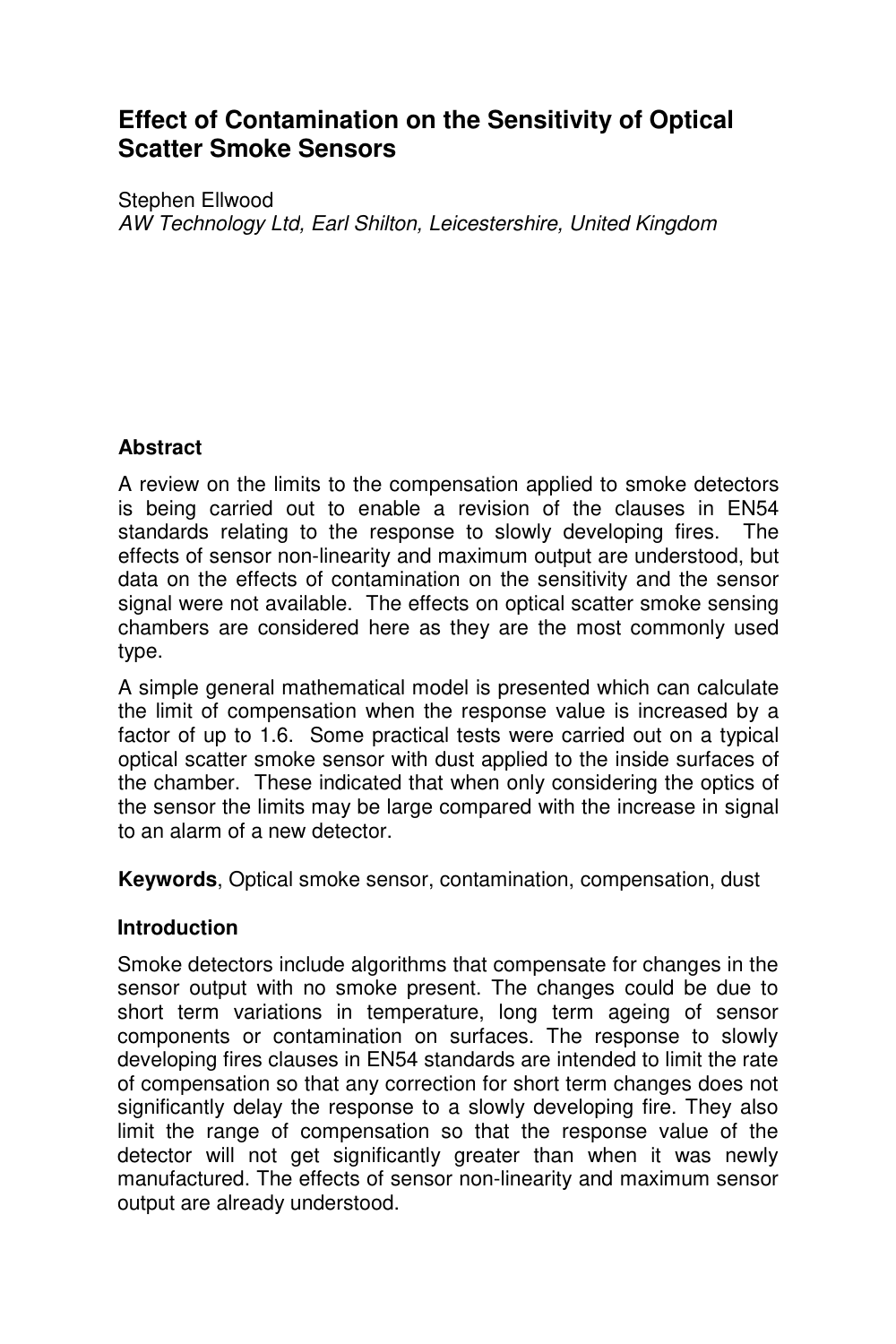This work is intended to quantify some effective limits for compensation when considering the effect of contamination.

As a smoke sensor becomes contaminated the signal without smoke can either decrease or increase. The sensitivity to smoke can also change. A simple analysis shows that the worst case for compensation is when the signal increases, but the slope sensitivity of the sensor decreases. The compensation will increase the alarm threshold, which will then increase the overall detector response value rather than help to maintain it at a constant value. This situation could occur if an optical scatter smoke sensing chamber is contaminated with light coloured dust which increases scatter but partially blocks the optics. Aging of components could also decrease the sensitivity of the sensor, but this normally tends to decrease the signal.

The aim here is to model how the sensitivity of a detector will change as the sensor becomes contaminated. Some tests will also be carried out on a typical optical scatter smoke sensor chamber in order to establish a limit for compensation in this case.

#### **General model of change of sensitivity with increasing sensor contamination**

A general model of the change in sensitivity with increasing contamination is proposed that could apply to any type of smoke sensor, but point optical scatter detectors are used as an example. In the following the sensor output is expressed as a voltage (V) and the smoke concentration as m value (as defined in EN54-7 [1]). Compensation for an increase in the output without smoke  $(V_0)$  is assumed to result in an equivalent increase in the alarm voltage (Va), and as also shown in [2]:

$$
(Va - Vanew) = (V0 - V0new) \t V \t (Eq. 1)
$$

Assuming a linear response the sensor slope gain (S) is defined as the increase in sensor output divided by the smoke concentration:

$$
S = (V - V_0) / m \t\t V/dB/m \t\t (Eq. 2)
$$

V is the sensor output at smoke concentration m dB/m. *Snew* refers to the sensor slope gain of a new sensor.

*∆alarm* is the increase in the alarm threshold scaled by the difference between the alarm threshold and sensor output with no smoke for a new detector (Va<sub>new</sub> – V<sub>0new</sub>). It is often refered to as the 'number of alarm thresholds'. If the increase in alarm threshold since the detector was new is  $(Va - Va<sub>new</sub>)$ , then:

$$
\Delta \text{alarm} = (Va - Va_{new}) / (Va_{new} - V_{0new}) \tag{Eq.3}
$$

If the slope gain decreases by the same proportion for each *∆alarm*, then this will result in an exponential decay in slope gain: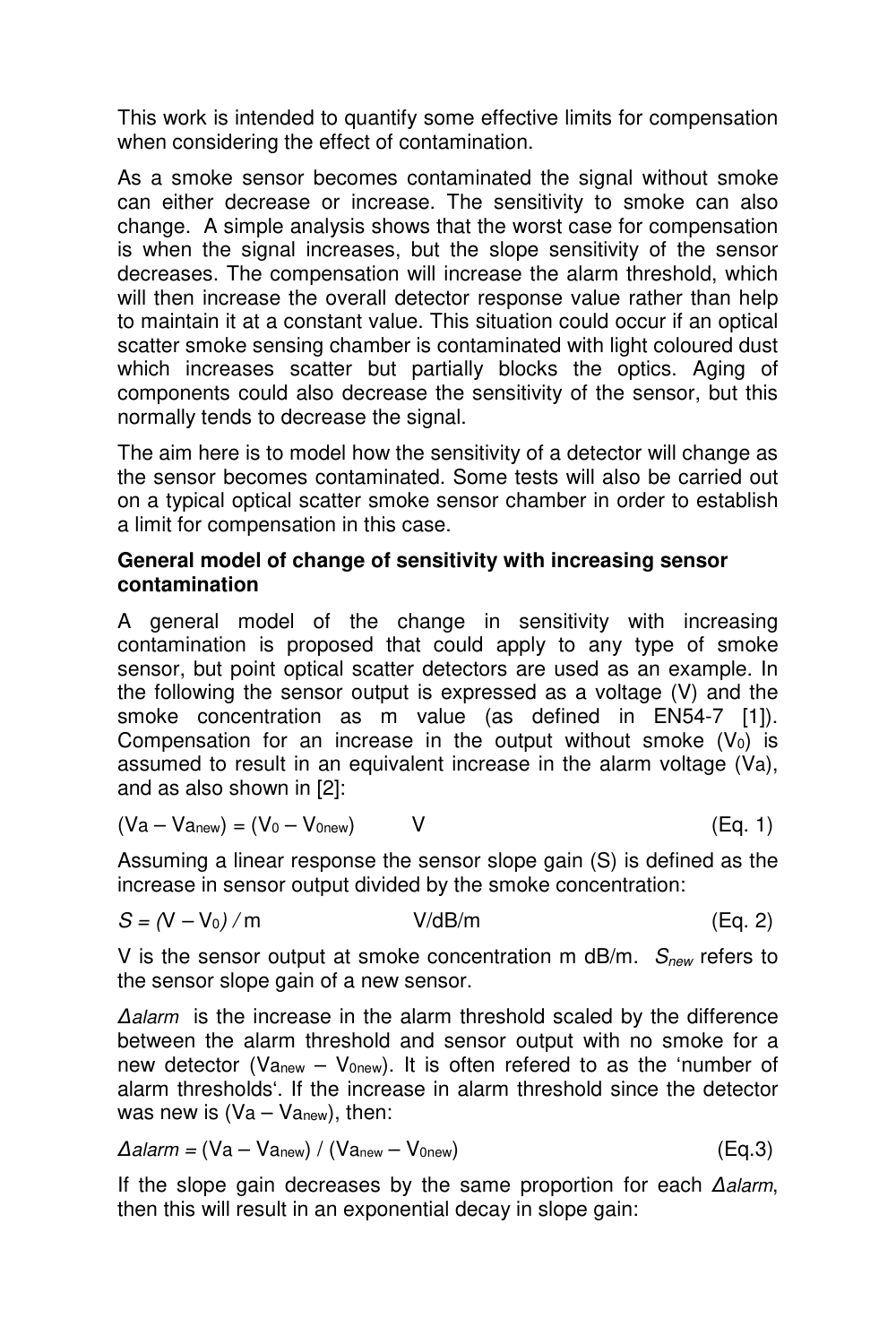|  |  | $S = S_{new}$ * $e^{-(\Delta alarm/C)}$ | V/dB/m | (Eq. 4) |  |  |
|--|--|-----------------------------------------|--------|---------|--|--|
|--|--|-----------------------------------------|--------|---------|--|--|

*C* is a constant that controls the rate of decrease of slope gain with *∆alarm*.

The EN54 smoke detector standards require that compensation of Va for changes in the sensor output without smoke is limited to maintain the response value close to the new condition. This is equivalent to a decrease in slope gain by a factor of up to 1.6. At this limit

$$
S / Snew = 1/1.6 = e-(\Delta alarm/C)
$$
 (Eq. 5)

If the rate at which the slope gain decreases as the no smoke signal increases is known, then it is possible to calculate the maximum increase in Va that will enable the detector to remain within the requirements of EN54 standards.

*∆alarm = - C \* ln(*1/1.6*)* (Eq. 6)

Some examples are given in table 1 below.

Table 1. Example calculation of ∆*alarm* to decrease the slope gain by a factor of 1.6.

| Fractional loss in<br>the slope gain for each<br>$\Delta$ alarm | Constant C | Aalarm to decrease<br>the slope gain by a<br>factor of 1.6 |
|-----------------------------------------------------------------|------------|------------------------------------------------------------|
| 0.05                                                            | 19.50      | 9.16                                                       |
| 0.10                                                            | 9.49       | 4.46                                                       |
| 0.20                                                            | 4.48       | 2.11                                                       |
| 0.30                                                            | 2.80       | 1.32                                                       |
| 0.40                                                            | 1.96       | 0.92                                                       |
| 0.50                                                            | 1.44       | 0.68                                                       |

The above indicates that if the slope gain varies slowly with increases in Va then the compensation can increase the alarm threshold by a large *∆alarm*. But if for example slope gain decreases by a factor of 0.2 for each *∆alarm,* the compensation of Va has to be limited to 2.11 \* *∆alarm* to keep the detector within the requirements of EN54 detector standards.

Some examples showing how the gain decreases, with different values of the constant C, are plotted in Fig. 2 which also shows the results of practical tests.

#### **Practical tests**

It is difficult to predict the degree to which the slope gain will change with increases in the sensor output without smoke as the nature of contamination, and the degree of aging, will vary with the environment in which the detector is sited.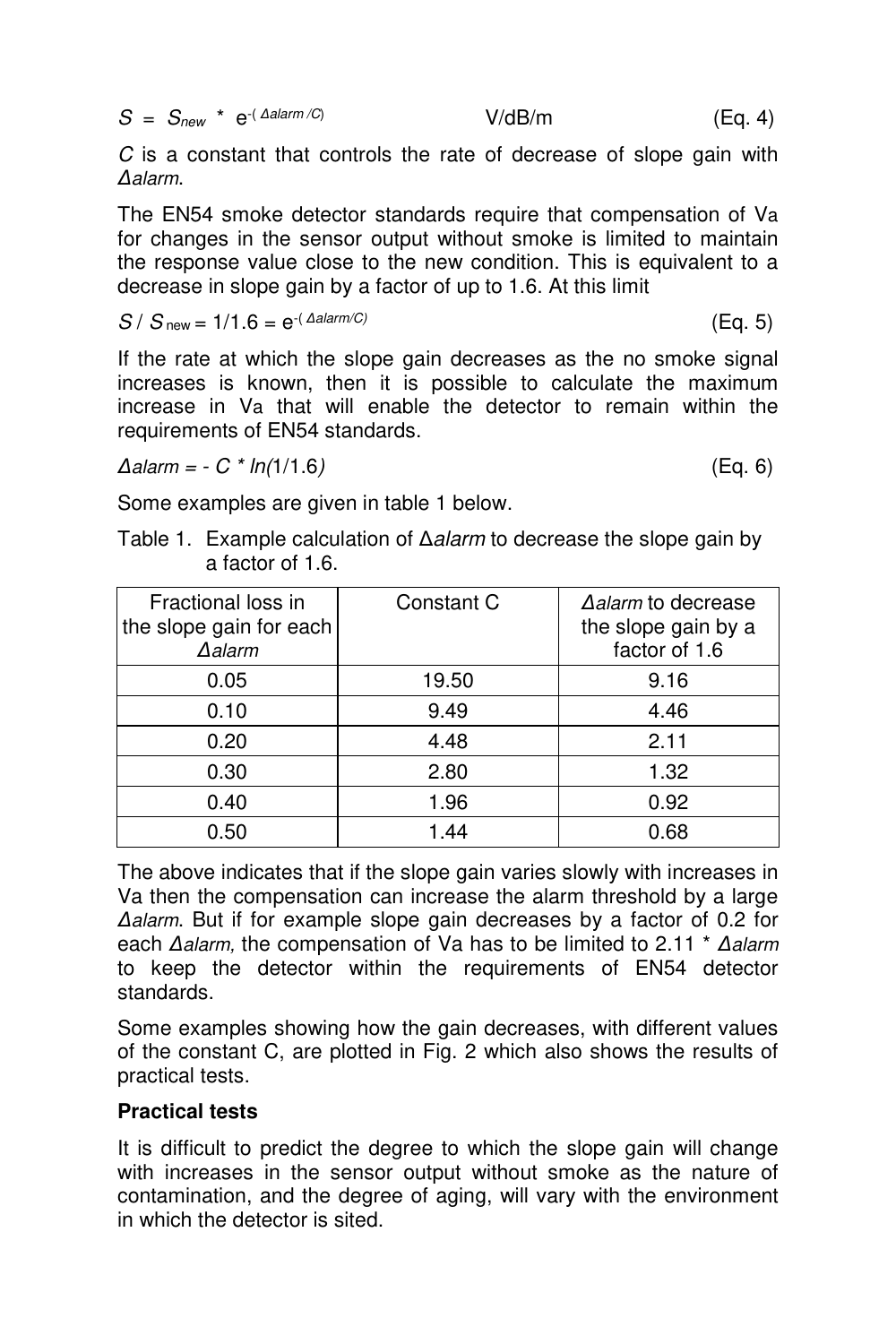Some test equipment has been proposed [3] which simulates the exposure of the complete detector to dust that can cause false alarms [4]. This paper is mainly concerned with the direct response of the optics to long term exposure to dust so it was directly applied over internal surfaces of the sensing chamber.

Some practical contamination tests were carried out by the author. These were intended to test the model and to establish some realistic values for the constant C. The tests were carried out on a typical single wavelength, single angle, optical scatter smoke sensing chamber as this is the most common type in use. The chamber was taken from a production example of a smoke detector complete with the LED emitter and photodiode receiver. This was connected to a test circuit with a simple voltage output so that any effects of algorithms within the detectors are not included in the response.

Contamination was applied by exposing sensor chambers to dust deposited evenly over the inside surfaces, including the surfaces of the emitter and receiver. This was applied using a soft brush. The dust was collected from the offices of AW technology, and the distribution of the dust was checked using a microscope. This technique is not intended to simulate a particular environment as the dust is applied directly, but has been shown to be a useful development tool for comparative measures of the effect of contamination on smoke sensor chambers. It is a method that could be used for determining realistic values of the constant C*,* and thereby the limit that can be placed on the alarm threshold compensation to remain within the requirements of the EN54 standards.

The sensitivity tests were carried out in an AW Technology 1800 smoke / heat detector test tunnel, which conforms to the test requirements of EN54-7. The output voltage of the test circuit was measured in clean air and then at increasing aerosol concentration in 0.1dB/m steps. The slope gain in a clean condition (*S*new) and with dust applied (*S*) could then be calculated from these measurements using Eq. 2. The calculation of *∆alarm* was made using a simple alarm threshold of 0.15dB/m when the chamber was clean.

The dust on the chamber surface is shown in Fig.1. It incudes a lot of fibrous material and small particles of mineral grit. It is a very high level of contamintation, greater than would be expected inside a smoke sensing chamber even after 10 years in a normal environment.

Fig. 2 shows the values of *S* / *S*new plotted against *∆alarm* for the optical scatter chamber tested, together with calculated values using different values of the constant C. Of the three values plotted the data is a best fit to  $C = 9.49$ , which corresponds to a decrease in gain of 10 % for each *∆alarm.*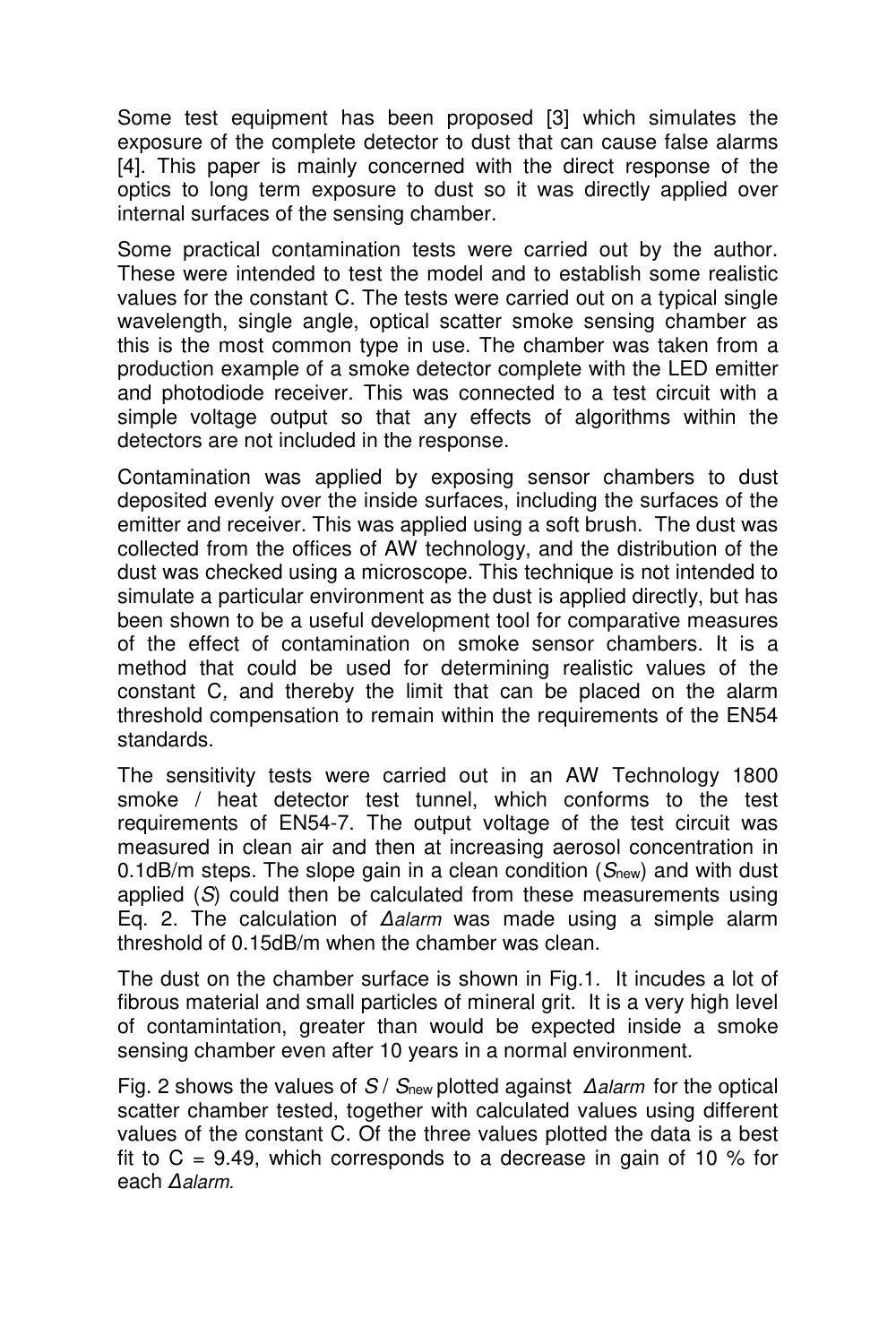A decrease to a *S* / *S*new of 1/1.6 would then occur on average at a *∆alarm* of 4.46, which could be used as a limit of compensation when considering the effects of contamnination by dust.



Fig. 1. Dust on surface of smoke sensing chamber at a *∆alarm* of 4.4.



Fig. 2. Results of tunnel tests on smoke chamber after contamination with dust.

## **Comments**

The model used was intended to provide a stimulus for discussion in the consideration of the limits to the compensation. It was not intended to accurately model to optics of the sensor, but to enable discussion